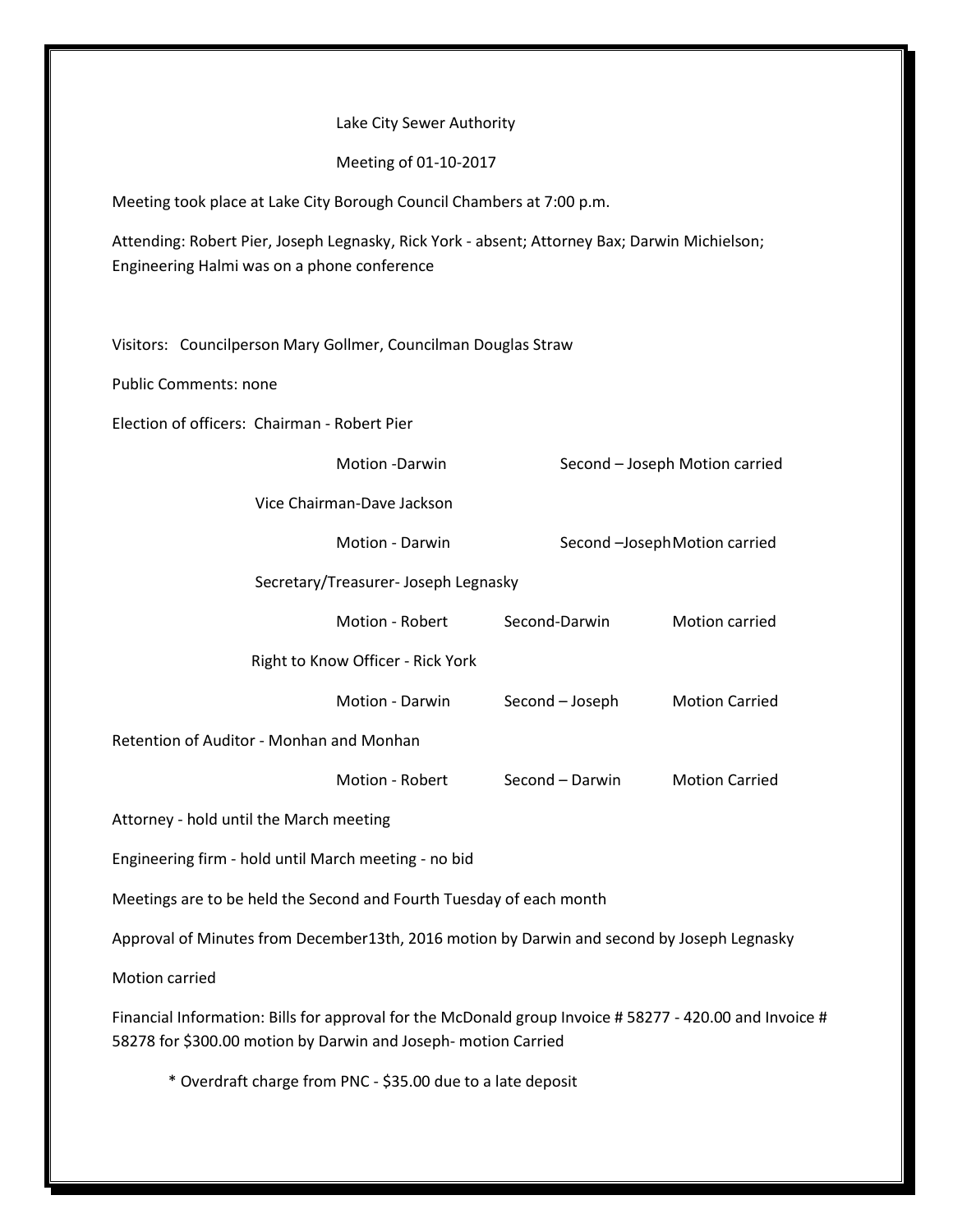\* Draw on Andover Bank to Pay the Bills: motion by Darwin and second by Joseph motion carried.

Phone Conference with Engineer Halmi on the Sewer Plant progress and incident via phone

\*Letter of 1-9-2017 with a spill at the Sewer Plant; a letter was sent to the authority; council and the Health Department; this letter was complied by Engineer Halmi and Attorney Bax. The Health inspector was at the plant today and review the outflow and on the ground the ground area will need to be remitted with adding lime to the ground area and a retest. The Health Department will be issuing a letter to Lake City Borough shortly. The Vendor of the valve DeZurick will be on site and making recommendation on the valves with possible replacements.

\* Bob Pier went to the plant and reviewed the values with the Sewer Plant Operator Brent; Engineer Halmi indicated there may be some leakage with the valves.

Engineer Report - Report on ARRC - removing the old RBC's from the site - all are now dismantled and preparing for shipment. This project should be completed this week, and clean up is going well. Geotechnical evaluation - preliminary results are all indications are usable for the structures that the engineer is proposing, they did encounter sill material at a limited depth - recommendation on the less supportive materials to remove this material in four to eight feet in depth, area concern is 40 feet x 80 feet. At this time since Phase I was completed it would not be necessary to do a Chemical Analysis on the materials. This same information was reported to the current property owners by Attorney Bax. Steve is recommending to start the application with DEP, the authority will have an update at the next meeting . Status of the 537 plan was approved in March 2016 and following the schedule. NPEDS has not been issued those permits. Status of the pump station control panels proposal of the discharge pipes will be upgraded, and the panels need to be upgrades the variable speed drives malfunctioned, there is a concern on trying to bypass the controls in an event of an emergency. The cost would be approximately \$10,000 this would be an upgrade and not a replacement. This would be a back up to the backup system, there is a total of three pumps involved. Currently there is no plan to have a backup to the diaphragm pump. Engineer Halmi will have a proposal bid for the next meeting for discussion and approval for sending out for bids. The control panel for the Sludge Valves this unit was installed in late 1980's and modified in 2001 - replace with new controls and PLC's proposals will be available at the next meeting, will need an electrical ischemic for these panels. Final approved payment to Pipeline Systems was paid in December 2016 based on the email from Steve Halmi less the grounds repair.

Attorney Bax Report: reviewed the removal insurance statement. Took on the legal aspects of the recent spill at the Sewer Plant.

Assignments going forward from this meeting -

- \* Audits going to Monhan and Monhan after bank statements
- \* Engineer Halmi will present the Electrical panel update for possible bid proposals